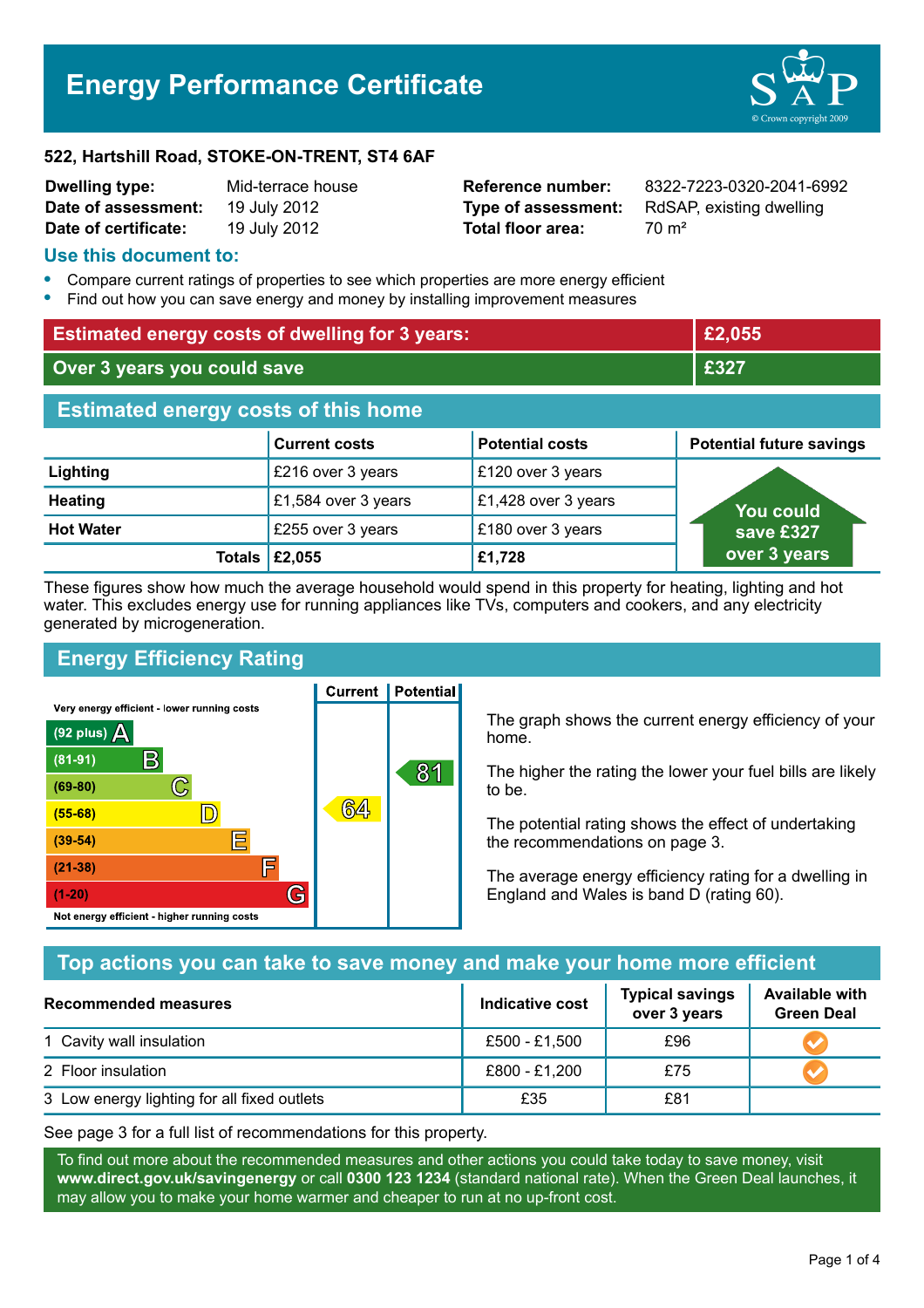#### **Summary of this home's energy performance related features**

| <b>Element</b>        | <b>Description</b>                             | <b>Energy Efficiency</b> |
|-----------------------|------------------------------------------------|--------------------------|
| Walls                 | Cavity wall, as built, no insulation (assumed) | ★★☆☆☆                    |
|                       | Cavity wall, as built, insulated (assumed)     | ★★★★☆                    |
| Roof                  | Pitched, no insulation (assumed)               | ★☆☆☆☆                    |
|                       | Pitched, insulated (assumed)                   | ★★★☆☆                    |
| Floor                 | Solid, no insulation (assumed)                 |                          |
| <b>Windows</b>        | Fully double glazed                            | ★★★☆☆                    |
| Main heating          | Boiler and radiators, mains gas                | ★★★★☆                    |
| Main heating controls | Programmer, room thermostat and TRVs           | ★★★★☆                    |
| Secondary heating     | Room heaters, mains gas                        |                          |
| Hot water             | From main system                               | ★★★★☆                    |
| Lighting              | Low energy lighting in 22% of fixed outlets    | ★★☆☆☆                    |

Current primary energy use per square metre of floor area: 231 kWh/m² per year

The assessment does not take into consideration the physical condition of any element. 'Assumed' means that the insulation could not be inspected and an assumption has been made in the methodology based on age and type of construction.

See addendum on the last page relating to items in the table above.

### **Low and zero carbon energy sources**

Low and zero carbon energy sources are sources of energy that release either very little or no carbon dioxide into the atmosphere when they are used. Installing these sources may help reduce energy bills as well as cutting carbon. There are none provided for this home.

## **Opportunity to benefit from a Green Deal on this property**

When the Green Deal launches, it may enable tenants or owners to improve the property they live in to make it more energy efficient, more comfortable and cheaper to run, without having to pay for the work upfront. To see which measures are recommended for this property, please turn to page 3. You can choose which measures you want and ask for a quote from an authorised Green Deal provider. They will organise installation by an authorised installer. You pay for the improvements over time through your electricity bill, at a level no greater than the estimated savings to energy bills. If you move home, the Green Deal charge stays with the property and the repayments pass to the new bill payer.

For householders in receipt of income-related benefits, additional help may be available.

To find out more, visit **www.direct.gov.uk/savingenergy** or call **0300 123 1234**.

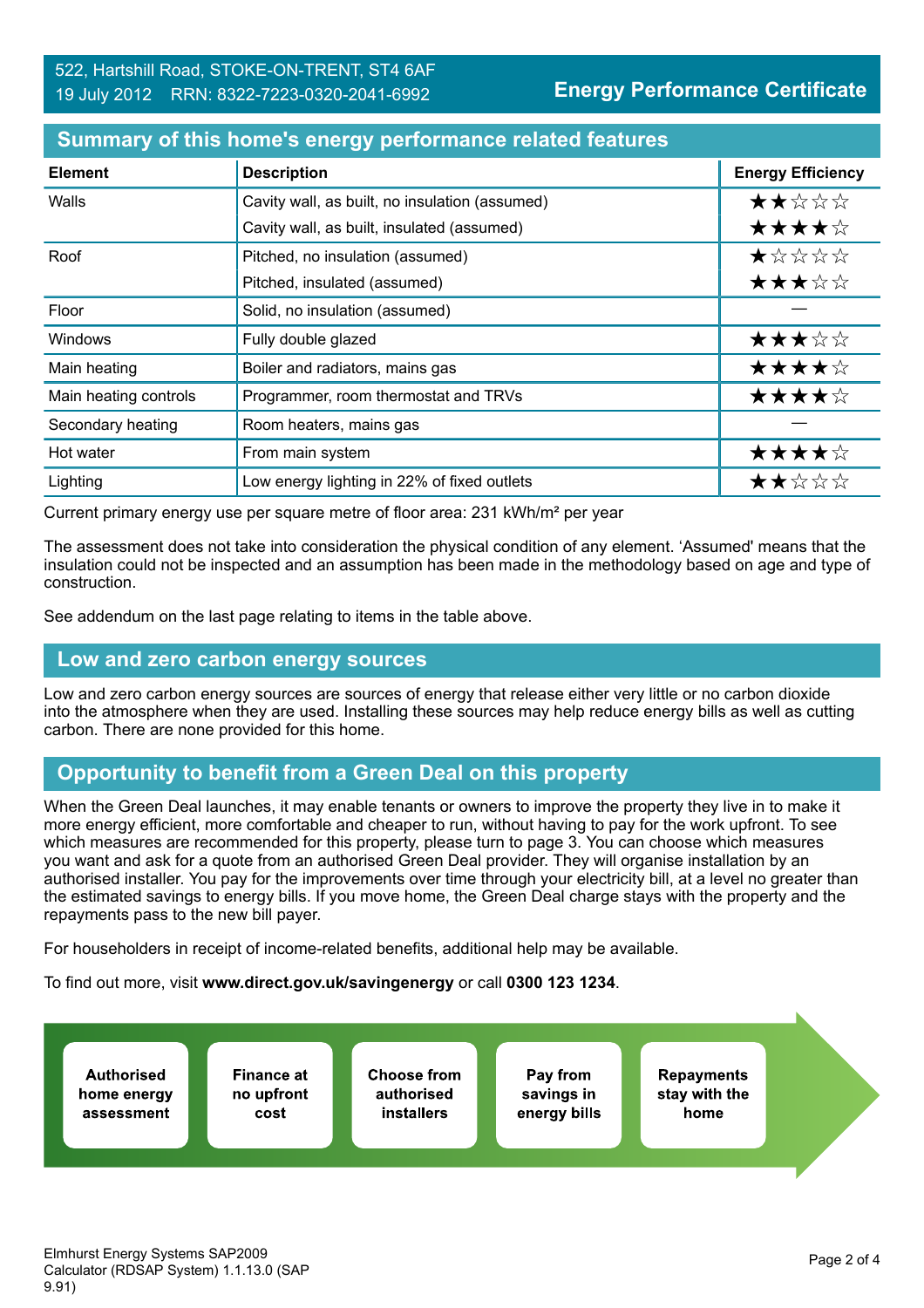## **Recommendations**

The measures below will improve the energy performance of your dwelling. The performance ratings after improvements listed below are cumulative; that is, they assume the improvements have been installed in the order that they appear in the table. Further information about the recommended measures and other simple actions you could take today to save money is available at **www.direct.gov.uk/savingenergy**. Before installing measures, you should make sure you have secured the appropriate permissions, where necessary. Such permissions might include permission from your landlord (if you are a tenant) or approval under Building Regulations for certain types of work.

Measures with a green tick are likely to be fully financed through the Green Deal, when the scheme launches, since the cost of the measures should be covered by the energy they save. Additional support may be available for homes where solid wall insulation is recommended. If you want to take up measures with an orange tick  $\bullet$ , be aware you may need to contribute some payment up-front.

| <b>Recommended measures</b>               | <b>Indicative cost</b> | <b>Typical savings</b><br>per year | <b>Rating after</b><br>improvement | <b>Green Deal</b><br>finance |
|-------------------------------------------|------------------------|------------------------------------|------------------------------------|------------------------------|
| Cavity wall insulation                    | £500 - £1,500          | £32                                | <b>D66</b>                         | $\blacktriangledown$         |
| Floor insulation                          | £800 - £1,200          | £25                                | <b>D67</b>                         |                              |
| Low energy lighting for all fixed outlets | £35                    | £27                                | <b>D68</b>                         |                              |
| Solar water heating                       | £4,000 - £6,000        | £25                                | <b>C70</b>                         |                              |
| Solar photovoltaic panels, 2.5 kWp        | £9,000 - £14,000       | £222                               | <b>B81</b>                         |                              |

## **Alternative measures**

There are alternative measures below which you could also consider for your home.

**•** External insulation with cavity wall insulation